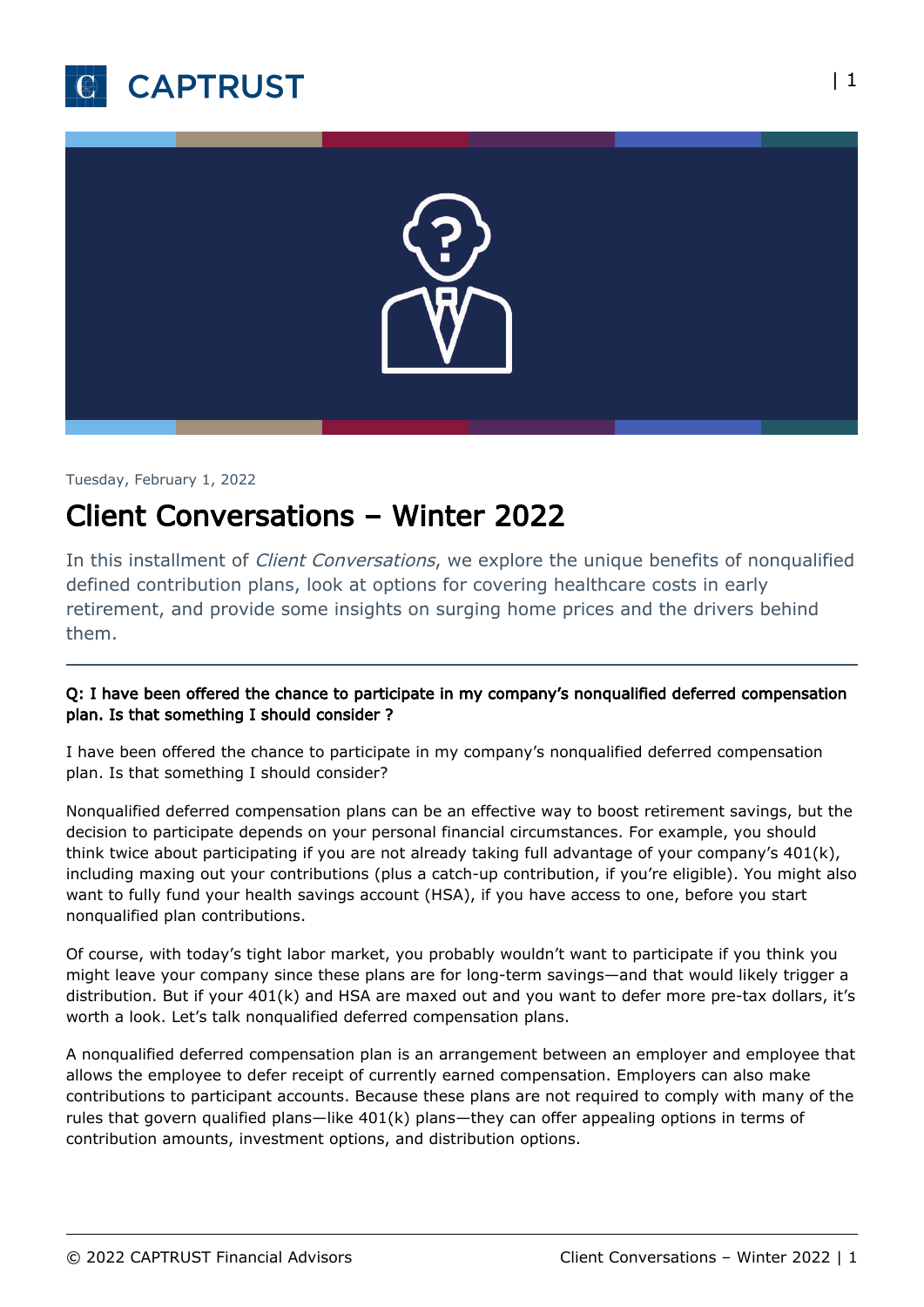

Unlike cash compensation that is taxed in the current year, deferred compensation plans generally aren't subject to federal income taxes until you begin receiving distributions from the plan. So, contributing can both reduce your current tax bill and boost your savings.40

#### So far, that sounds pretty good, right? What's the downside?

Probably the biggest consideration is that, unlike your 401(k) account, the compensation that you defer into the plan is not your money. This means that, when it comes time for you to receive the compensation you deferred, your employer may be unwilling or unable to pay the amount or that a creditor may seize the funds through foreclosure, bankruptcy, or litigation. Typically, employers set aside funds deferred, but they remain part of the general assets of the company, subject to the claims of creditors.

That said, your employer may also take steps to help make you comfortable that your funds (plus earnings) will be there when you need them, including setting assets aside to pay your future benefits and securing them in a rabbi trust. An irrevocable rabbi trust, adequately funded, can help provide you with the assurance that your benefits will be paid in all events other than the insolvency or bankruptcy of your employer.

Nonqualified deferred compensation plans offer unique benefits and come with some important considerations, so they are not right for everyone. As always, you should speak with your financial and tax advisors about your company's plan and your personal financial situation before you make any decision to participate.

### Q: I am thinking about retiring early. How can I cover healthcare costs if I retire before I am eligible for Medicare at age 65?

Congratulations! If you're considering early retirement, hopefully this means that your years of saving and investing well have resulted in a nice nest egg that— combined with Social Security and other income sources—will allow you to maintain your lifestyle without career work.

Given the cost of health care and the growing need for medical care as you age, it's important to have some form of health insurance coverage. And, if you retire before age 65, you'll want a plan to cover medical costs until Medicare kicks in.

If you are being offered an early retirement package from your employer, check to make sure that it includes post-retirement medical coverage. Often, these packages provide medical coverage until you reach age 65 and become eligible to receive Medicare.

If your package does not include post-retirement coverage—or if you're just plain retiring early—you will have several options for health insurance. One easy option: If you're married and your spouse is still working, you may be able to secure coverage through his or her employer.

Otherwise, you can explore coverage through the Consolidated Omnibus Budget Reconciliation Act (COBRA) or private health insurance to close the gap to Medicare eligibility age. COBRA only provides temporary benefits—up to a maximum of 18 or, in some cases, 36 months—but that may be enough for you. And private health insurance premiums can be expensive, depending on factors such as your age and health status. You may also be able to find and purchase an individual health insurance policy through either a state-based or federal health insurance Exchange Marketplace.

Once you have found coverage, remember that money that you have saved in an HSA can be used to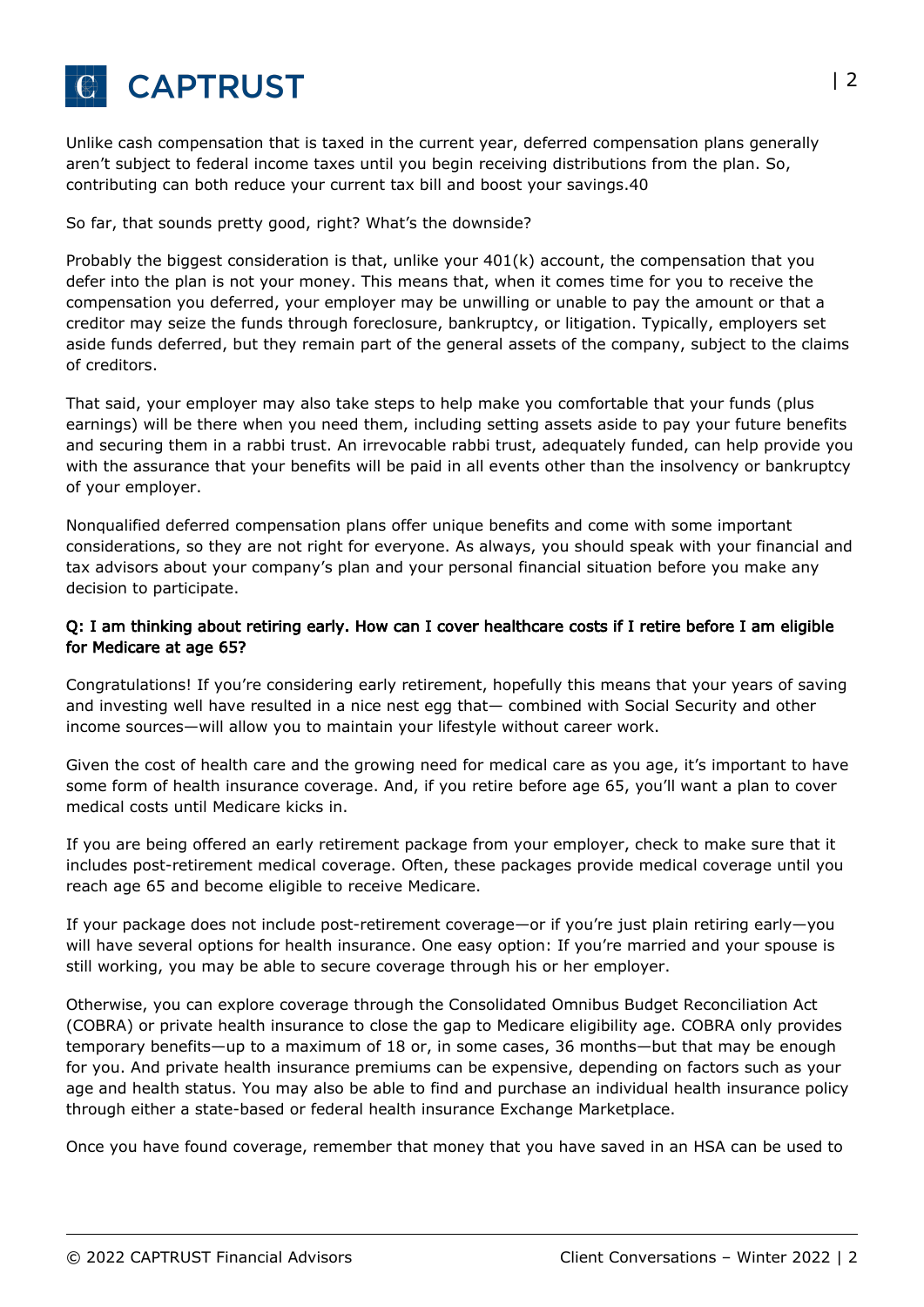

pay insurance premiums and other qualified medical expenses tax-free. Tapping into those funds, if you have them, could close—or at least narrow—the gap if you need private insurance for a year or two.

Lastly, while working during your early retirement may not be part of your plan, taking a different or part-time job to keep health insurance might be an option.

#### Q: Home prices in my area have been booming. Why is this happening, and do you expect it will continue?

This question is on the minds of many Americans—partly because of the prevalence of home ownership in the U.S. and partly because it's hard not to notice surging home prices.

On average, U.S. home prices have climbed 4.1 percent on an annual basis since 1987, according to Fortune magazine. However, in its latest forecast, Fannie Mae indicated that it expects median home prices to rise 7.9 percent between the fourth quarter of 2021 and the fourth quarter of 2022—twice the long-term average.

There are several drivers of this phenomenon. But, as always, market behavior comes down to supply and demand. There has been too much demand for the supply of available homes.

The housing supply has been low for more than a decade. The housing crash in the late 2000s devastated the construction industry, and a variety of factors, including labor shortages, tariffs, limited land, and restrictive permit processes, have kept the supply of new homes below historical averages. This placed more pressure on existing homes to meet demand from prospective buyers.

More recently, with the shift to remote work and education and low interest rates, many people looked for more space. This increase in demand happened as pandemic-induced labor shortages, supply-chain issues, and rising raw material costs stymied construction of new homes.

At the same time, homeowners who might have seen high prices as an opportunity to sell were hesitant to do so because of economic uncertainty and the high cost of moving to another home. Refinancing to lower mortgage payments or cash out kept some homeowners in place. And government mortgage forbearance programs have kept families from losing their homes through the pandemic but also kept homes that might have otherwise been foreclosed on off the market.

The pandemic also made it less appealing to have strangers entering a home for an open house. And older people who might have moved into assisted living or other senior facilities were more likely to stay in their homes.

Taken together, these factors produced a perfect storm of low supply and high demand that drove already high prices to dizzying levels and created desperation among buyers.

In fact, prices are so high some buyers are backing off. But demand remains strong and will outstrip housing supply for the foreseeable future. Near-term relief might come if high prices inspire more homeowners to sell and if the end of government programs puts more foreclosed homes on the market.

# Legal Notice